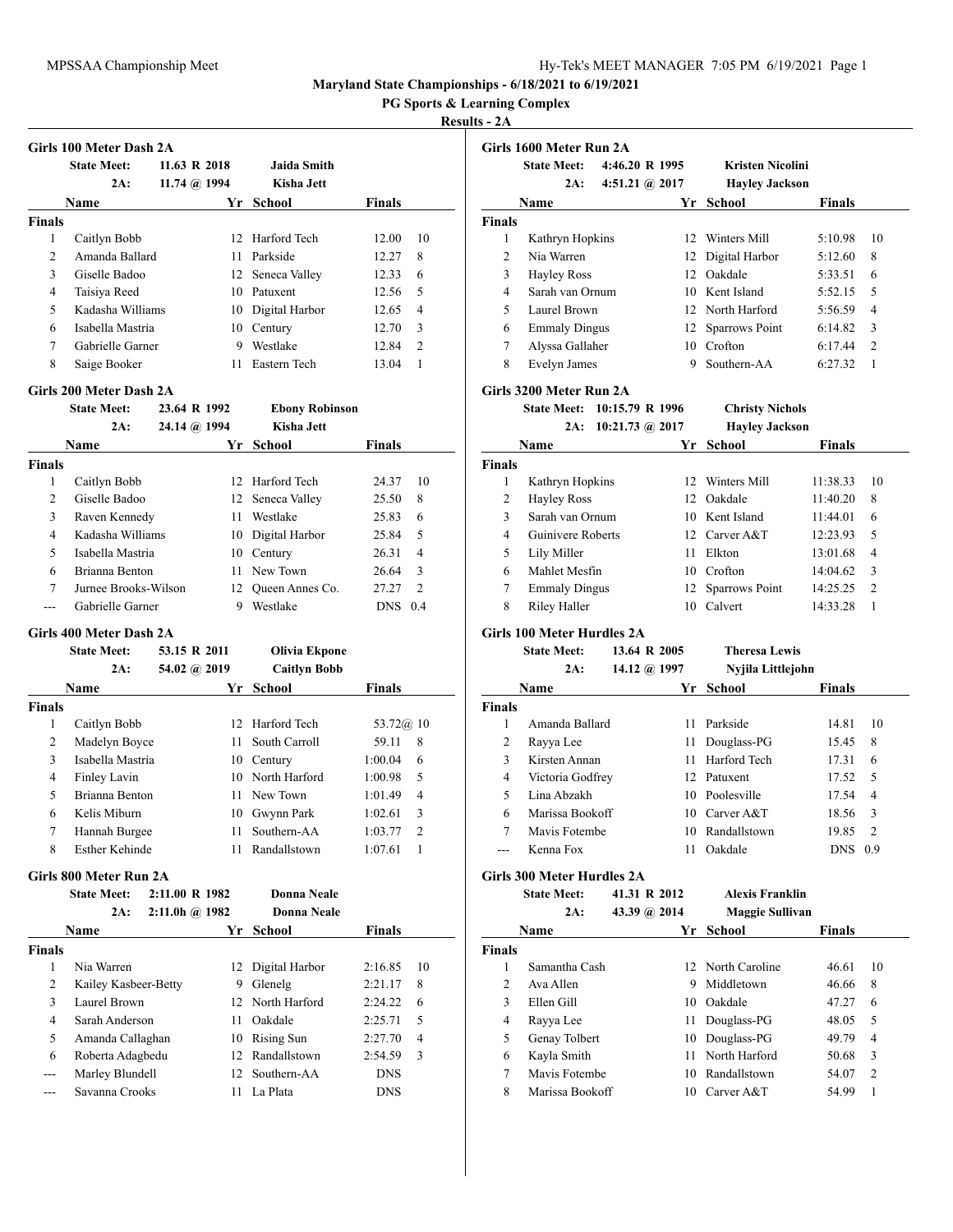#### **PG Sports & Learning Complex**

|        | Girls 4x100 Meter Relay 2A<br><b>State Meet:</b><br>46.83 R 2002                                                 | Largo                         |    |
|--------|------------------------------------------------------------------------------------------------------------------|-------------------------------|----|
|        | N McKenzie, S Davis, V Sessa, I Ransom                                                                           |                               |    |
|        | 2A:<br>48.25 @ 2016                                                                                              | <b>Oakland Mills</b>          |    |
|        | R Williams, M Stephens, L Wood, S Sule                                                                           |                               |    |
|        | Team                                                                                                             | Relay<br><b>Finals</b>        |    |
| Finals |                                                                                                                  |                               |    |
| 1      | Parkside                                                                                                         | 49.98                         | 10 |
|        | 1) Sanaa Murray 10                                                                                               | 2) Mayah Thompson 10          |    |
|        | 3) Jaelynn Hudson 11                                                                                             | 4) Amanda Ballard 11          |    |
| 2      | Westlake                                                                                                         | 50.86                         | 8  |
|        | 1) Sa'Niyah Council 12                                                                                           | 2) Unique Eubanks 10          |    |
|        | 3) Raven Kennedy 11                                                                                              | 4) Gabriella McDuffie 11      |    |
| 3      | Eastern Tech                                                                                                     | 51.17                         | 6  |
|        | 1) Saige Booker 11                                                                                               | 2) Autumn Burgess 12          |    |
|        | 3) Tolulope Iyanoye 12                                                                                           | 4) Lynelle Martin 12          |    |
| 4      | Frederick Douglass-PG                                                                                            | 51.82                         | 5  |
|        | 1) Genay Tolbert 10                                                                                              | 2) Nina Branch 9              |    |
|        | 3) Khandi Walker 11                                                                                              | 4) Rayya Lee 11               |    |
| 5      | Oakdale                                                                                                          | 52.72                         | 4  |
|        | 1) Ellen Gill 10                                                                                                 | 2) Hanna Snyder 10            |    |
|        | 3) Indya Brown 10                                                                                                | 4) Gbemitireoluwa Daramola 12 |    |
| 6      | Century                                                                                                          | 52.80                         | 3  |
|        | 1) Jenna Callan 11                                                                                               | 2) Natalie Mason 10           |    |
|        | 3) Natalie Mattox 9                                                                                              | 4) Sarayna Rivera 11          |    |
| 7      | North Harford                                                                                                    | 53.52                         | 2  |
|        | 1) Annika Peterson 11                                                                                            | 2) Hannah Burgess 12          |    |
|        | 3) Aubrey Hyman 9                                                                                                | 4) Darian Hauf 12             |    |
|        | Digital Harbor                                                                                                   | <b>DNS</b>                    |    |
|        | 1) Camille Izuwa 9                                                                                               | 2) Grace Ngakoumandji 12      |    |
|        | 3) Nyla Parker 9                                                                                                 | 4) Kadasha Williams 10        |    |
|        | Girls 4x200 Meter Relay 2A<br>1:37.41 R 2006<br><b>State Meet:</b><br>D Anyanwu, E Hilaire, T Jameson, T Jameson | <b>Eleanor Roosevelt</b>      |    |
|        | <b>State Meet:</b><br>1:37.41 R 2009                                                                             | <b>Eleanor Roosevelt</b>      |    |
|        | D Anyanwu, E Hilaire, T Jameson, T Jameson                                                                       |                               |    |
|        | 2A:<br>$1:41.36 \ (a) 2019$                                                                                      | <b>Harford Tech</b>           |    |
|        | C Bobb, P Onyebadi, N Ray, B Kelly                                                                               |                               |    |
|        | Team                                                                                                             | Relav<br>Finals               |    |
| Finals |                                                                                                                  |                               |    |
| 1      | Westlake                                                                                                         | 1:48.88                       | 10 |
|        | 1) Sa'Niyah Council 12                                                                                           | 2) Unique Eubanks 10          |    |
|        | 3) Gabriella McDuffie 11                                                                                         | 4) Raven Kennedy 11           |    |
| 2      | Henry E. Lackey                                                                                                  | 1:50.78                       | 8  |
|        | 1) Syniah Thompson 9                                                                                             | 2) Katlyn Tameling 10         |    |
|        | 3) Liyana Taylor-Sparks 11                                                                                       | 4) Alicia Hamn 9              |    |
| 3      | Oakdale                                                                                                          | 1:51.07                       | 6  |
|        | 1) Ellen Gill 10                                                                                                 | 2) Hanna Snyder 10            |    |
|        | 3) Gbemitireoluwa Daramola 12                                                                                    | 4) Indya Brown 10             |    |
| 4      | New Town                                                                                                         | 1:51.28                       | 5  |
|        | 1) Nialah Mingo 9                                                                                                | 2) Destiny Rockwell 12        |    |
|        | 3) Lordes Perry 10                                                                                               | 4) Kam'Ryn Fountaine 9        |    |
|        |                                                                                                                  |                               |    |

| $\overline{ }$ |                                             |                           |    |
|----------------|---------------------------------------------|---------------------------|----|
| 5              | Walkersville                                | 1:51.44                   | 4  |
|                | 1) Riley Russell 11                         | 2) Kailey Nicholas 9      |    |
|                | 3) Megan Pezenosky 11                       | 4) Valerie Boards 11      |    |
| 6              | Digital Harbor                              | 1:52.04                   | 3  |
|                | 1) Camille Izuwa 9                          | 2) Nyla Parker 9          |    |
|                | 3) Grace Ngakoumandji 12                    | 4) Kadasha Williams 10    |    |
| 7              | Parkside                                    | 1:53.77                   | 2  |
|                |                                             |                           |    |
|                | 1) Alyssa Maldonado 9                       | 2) Kayla Knoll 9          |    |
|                | 3) Aliyah Frolich 9                         | 4) Mayah Thompson 10      |    |
| 8              | Elkton                                      | 1:55.69                   | 1  |
|                | 1) Shadai Givens 10                         | 2) Sytieia Brown 9        |    |
|                | 3) Lopez Gyselle 9                          | 4) MyAven Ewing 10        |    |
|                | Girls 4x400 Meter Relay 2A                  |                           |    |
|                | <b>State Meet:</b><br>3:46.22 R 2011        | Northwest                 |    |
|                |                                             |                           |    |
|                | T Wellman, B Eckerstrom, I Knight, O Ekpone |                           |    |
|                | 3:53.38 @ 1995<br>2A:                       | <b>Fairmont Heights</b>   |    |
|                | D Dunn, G Ajagba, O Muir, L Hancil          |                           |    |
|                | Team                                        | Relay<br>Finals           |    |
| <b>Finals</b>  |                                             |                           |    |
| 1              | Middletown                                  | 4:10.34                   | 10 |
|                | 1) Kaylee Franklin 9                        | 2) Haille Otto 10         |    |
|                | 3) Ava Allen 9                              | 4) Sophie Frizzell 11     |    |
| 2              | Glenelg                                     | 4:15.81                   | 8  |
|                | 1) Sierra Rohmann 11                        | 2) Kara Rivenbark 11      |    |
|                | 3) Dayna Rohmann 11                         | 4) Susan Shollenberger 11 |    |
| 3              | New Town                                    | 4:15.95                   | 6  |
|                | 1) Brianna Benton 11                        | 2) Lordes Perry 10        |    |
|                | 3) Kam'Ryn Fountaine 9                      | 4) Nialah Mingo 9         |    |
| 4              | North Harford                               | 4:23.24                   | 5  |
|                |                                             |                           |    |
|                | 1) Kayla Smith 11                           | 2) Emily Iampieri 12      |    |
|                | 3) Finley Lavin 10                          | 4) Laurel Brown 12        |    |
| 5              | Rising Sun                                  | 4:24.37                   | 4  |
|                | 1) Amanda Callaghan 10                      | 2) Georgia Mercer 11      |    |
|                | 3) Katelyn Lacey 9                          | 4) Alyssa McCall 9        |    |
| 6              | Westlake                                    | 4:25.91                   | 3  |
|                | 1) Jada Phillips 12                         | 2) Unique Eubanks 10      |    |
|                | 3) Elyce Shanklin 10                        | 4) Clarice Yekeh 12       |    |
| 7              | Randallstown                                | 4:31.18                   | 2  |
|                | 1) Sylvia Joledo 10                         | 2) Daniella Agbenu 10     |    |
|                | 3) Amari Randall 11                         | 4) Esther Kehinde 11      |    |
| 8              | Southern-AA                                 | 4:38.32                   | 1  |
|                | 1) Sidney Shaw 9                            | 2) Hannah Burgee 11       |    |
|                | 3) Alexia Ploss 10                          | 4) Marley Blundell 12     |    |
|                |                                             |                           |    |
|                | Girls 4x800 Meter Relay 2A                  |                           |    |
|                | 9:04.39 R 2010<br><b>State Meet:</b>        | Thomas W. Wootton         |    |
|                | C Duvall, J Rubin, A Maxwell, G Corbett     |                           |    |
|                | $9:16.43 \; (a) 2014$<br>2A:                | Western Tech              |    |
|                | S Dorsey, A Willridge, T Taylor, R Holt     |                           |    |
|                | Team                                        | Relay<br><b>Finals</b>    |    |
| <b>Finals</b>  |                                             |                           |    |
| 1              | Oakdale                                     | 9:52.05                   | 10 |
|                | 1) Hayley Ross 12                           | 2) Caylin Walker 10       |    |
|                | 3) Aubrey Schaffer 12                       | 4) Sarah Anderson 11      |    |
|                |                                             |                           |    |
|                |                                             |                           |    |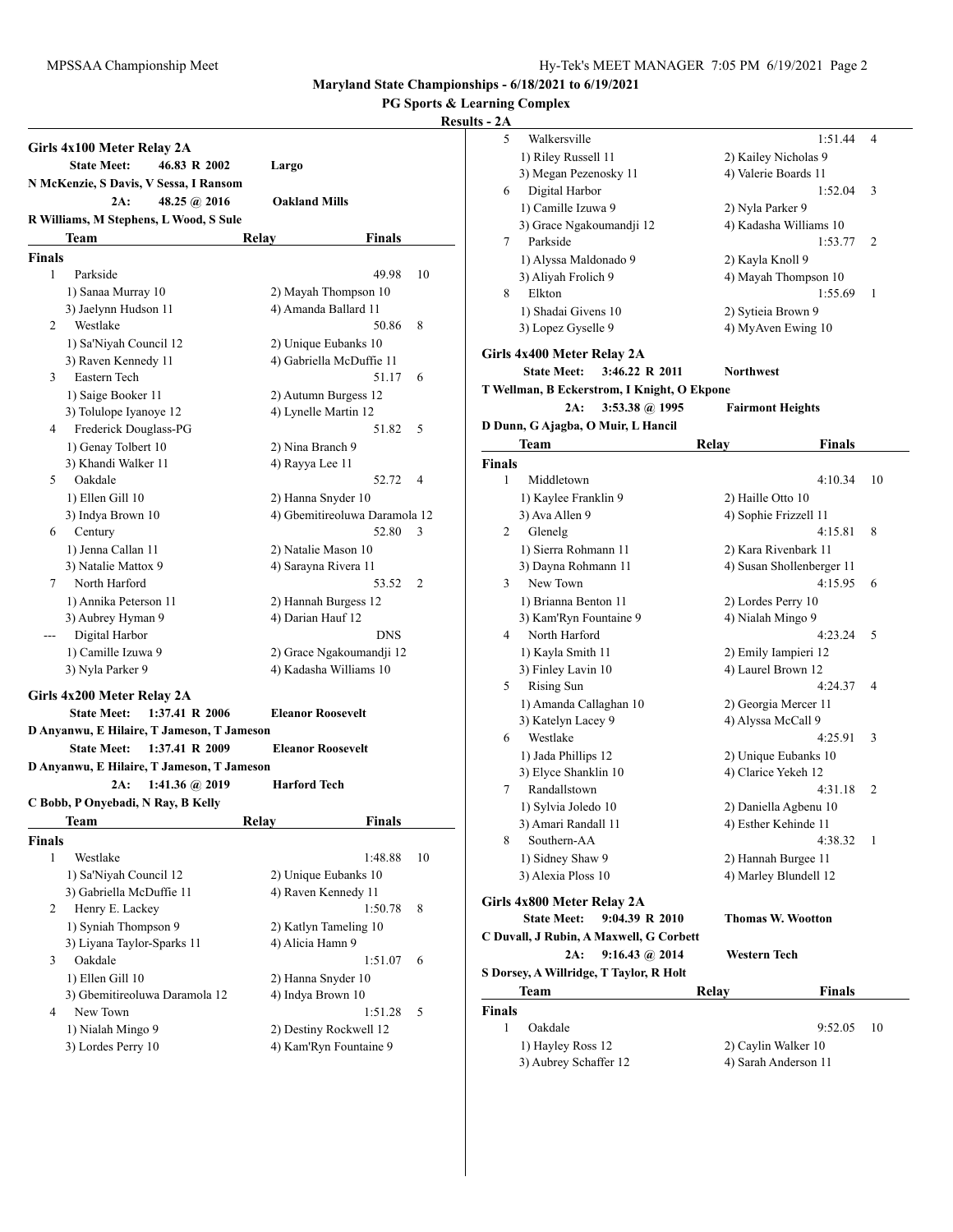## **PG Sports & Learning Complex**

## **Results**

|               | Finals  (Girls 4x800 Meter Relay 2A)  |                   |    |                                                       |                           |    |
|---------------|---------------------------------------|-------------------|----|-------------------------------------------------------|---------------------------|----|
|               | Team                                  |                   |    | Relay                                                 | <b>Finals</b>             |    |
| 2             | Glenelg                               |                   |    |                                                       | 9:57.43                   | 8  |
|               | 1) Sierra Rohmann 11                  |                   |    | 2) Brooke Birckhead 11                                |                           |    |
|               | 3) Kara Rivenbark 11                  |                   |    |                                                       | 4) Kailey Kasbeer-Betty 9 |    |
| 3             | Rising Sun                            |                   |    |                                                       | 10:46.06                  | 6  |
|               | 1) Amanda Callaghan 10                |                   |    | 2) Eve Poteet 11                                      |                           |    |
| 4             | 3) Anna Callaghan 10<br>Eastern Tech  |                   |    | 4) Katelyn Lacey 9                                    |                           |    |
|               |                                       |                   |    |                                                       | 10:55.65                  | 5  |
|               | 1) Reese Kropp 11<br>3) Naomi Knox 10 |                   |    | 2) Abigail Stallworth 10<br>4) Alexis Keller-Posen 10 |                           |    |
| 5             | Crofton                               |                   |    |                                                       | 11:00.74                  | 4  |
|               | 1) Alyssa Gallaher 10                 |                   |    | 2) Meklit Mesfin 10                                   |                           |    |
|               | 3) Mahlet Mesfin 10                   |                   |    | 4) Emily Gustie 10                                    |                           |    |
| 6             | North Harford                         |                   |    |                                                       | 11:14.12                  | 3  |
|               | 1) Finley Lavin 10                    |                   |    | 2) Sierra Weaver 10                                   |                           |    |
|               | 3) Madison Kingsley 10                |                   |    | 4) Emily Iampieri 12                                  |                           |    |
| 7             | Randallstown                          |                   |    |                                                       | 11:17.76                  | 2  |
|               | 1) Roberta Adagbedu 12                |                   |    | 2) Sylvia Joledo 10                                   |                           |    |
|               | 3) Esther Kehinde 11                  |                   |    | 4) Amari Randall 11                                   |                           |    |
| 8             | Calvert                               |                   |    |                                                       | 11:19.78                  | 1  |
|               | 1) Kristen Prince 11                  |                   |    | 2) Amber Brown 10                                     |                           |    |
|               | 3) Jordan Bunting 11                  |                   |    | 4) Hayley Spicknall 10                                |                           |    |
|               | Girls High Jump 2A                    |                   |    |                                                       |                           |    |
|               | <b>State Meet:</b>                    | 6-00 R 1989       |    | <b>Tanya Hughes</b>                                   |                           |    |
|               | 2A:                                   | $6-00$ $(a)$ 1989 |    | <b>Tanya Hughes</b>                                   |                           |    |
|               | Name                                  |                   | Yr | <b>School</b>                                         | <b>Finals</b>             |    |
| <b>Finals</b> |                                       |                   |    |                                                       |                           |    |
| 1             | Alycia Rivera                         |                   | 12 | Seneca Valley                                         | 5-00.00                   | 10 |
| 2             | Samantha Cash                         |                   |    | 12 North Caroline                                     | 5-00.00                   | 8  |
| 3             | Victoria Marston                      |                   |    | 10 Crofton                                            | 4-10.00                   | 6  |
| 4             | Sophia Smithson                       |                   |    | 11 South Carroll                                      | 4-08.00                   | 5  |
| 5             | Paris Madueke                         |                   |    | 11 Overlea                                            | 4-02.00                   | 4  |
| $- - -$       | Temi Ario                             |                   |    | 10 Overlea                                            | NΗ                        |    |
| ---           | Grace Grizzell                        |                   |    | 9 Crofton                                             | DNS                       |    |
| ---           | Brin Khanjar                          |                   | 10 | North East                                            | <b>DNS</b>                |    |
|               | <b>Girls Pole Vault 2A</b>            |                   |    |                                                       |                           |    |
|               | <b>State Meet:</b>                    | 12-04 R 2015      |    | <b>Jackie McNulty</b>                                 |                           |    |
|               | 2A:                                   | 12-04 @ 2015      |    | <b>Jackie McNulty</b>                                 |                           |    |
|               | Name                                  |                   |    | Yr School                                             | Finals                    |    |
| <b>Finals</b> |                                       |                   |    |                                                       |                           |    |
| 1             | Darian Hauf                           |                   |    | 12 North Harford                                      | 11-06.00                  | 10 |
| 2             | Zelda Hirsch                          |                   | 12 | South Carroll                                         | $9 - 06.00$               | 8  |
| 3             | Ava Allen                             |                   |    | 9 Middletown                                          | 9-06.00                   | 6  |
| 4             | Sara Busch                            |                   |    | 11 Harford Tech                                       | 8-06.00                   | 5  |
| 5             | Elizabeth Collins                     |                   |    | 10 Crofton                                            | 8-00.00                   | 4  |
| 6             | Jordan Mueller                        |                   |    | 10 Crofton                                            | 6-06.00                   | 3  |
|               | <b>Girls Long Jump 2A</b>             |                   |    |                                                       |                           |    |
|               | State Meet: 20-01.50 R 1999           |                   |    | <b>Pun Chittchang</b>                                 |                           |    |
|               | 2A:                                   | 19-01 @ $2017$    |    | <b>Sydney Williams</b>                                |                           |    |
|               | Name                                  |                   |    | Yr School                                             | Finals                    |    |
| Finals        |                                       |                   |    |                                                       |                           |    |
| 1             | Isabella Mastria                      |                   |    | 10 Century                                            | 15-10.50                  | 10 |
|               |                                       |                   |    |                                                       |                           |    |

| ts - 2A        |                               |                   |                      |                          |               |                |
|----------------|-------------------------------|-------------------|----------------------|--------------------------|---------------|----------------|
| 2              | Amanda Ballard                |                   |                      | 11 Parkside              | 15-10.00      | 8              |
| 3              | Tolulope Iyanoye              |                   |                      | 12 Eastern Tech          | 14-11.25      | 6              |
| 4              | Gabriella McDuffie            |                   |                      | 11 Westlake              | 14-10.50      | 5              |
| 5              | Rileigh Mansfield             |                   |                      | 10 Century               | 14-09.75      | 4              |
| 6              | Liyana Taylor-Sparks          |                   | 11                   | Henry E. Lackey          | 13-07.50      | 3              |
| 7              | Marianna-joy Ortega           |                   | 9                    | Milford Mill             | 12-09.50      | $\overline{2}$ |
| ---            | Jonysha Prucien               |                   | 12                   | Wicomico                 | DNS.          | NWI            |
|                |                               |                   |                      |                          |               |                |
|                | <b>Girls Triple Jump 2A</b>   |                   |                      |                          |               |                |
|                | <b>State Meet:</b>            | 42-05.75 R 1996   |                      | <b>Valerie Williams</b>  |               |                |
|                | 2A:                           | 40-09.50 $@$ 2016 |                      | Amiya Anoma              |               |                |
|                | Name                          |                   | Yr                   | School                   | <b>Finals</b> |                |
| <b>Finals</b>  |                               |                   |                      |                          |               |                |
| 1              | Ava Allen                     |                   |                      | 9 Middletown             | 37-04.50      | 10             |
| $\overline{c}$ | Tatiana Babende               |                   |                      | 12 Williamsport          | 35-09.00      | 8              |
| 3              | Jurnee Brooks-Wilson          |                   | 12                   | Queen Annes Co.          | 35-07.75      | 6              |
| 4              | Gabriella McDuffie            |                   | 11                   | Westlake                 | 34-00.50      | 5              |
| 5              | Rayya Lee                     |                   | 11 -                 | Douglass-PG              | 33-04.00      | 4              |
| ---            | Jonysha Prucien               |                   | 12                   | Wicomico                 | <b>DNS</b>    | NWI            |
|                |                               |                   |                      |                          |               |                |
|                | <b>Girls Shot Put 2A</b>      |                   |                      |                          |               |                |
|                | State Meet: 48-07.75 R 2008   |                   |                      | <b>Emily Vannoy</b>      |               |                |
|                | 2A:                           | 44-01.25 @ 2003   |                      | <b>Lindsay Grigoriev</b> |               |                |
|                | Name                          |                   | Yr                   | School                   | Finals        |                |
| <b>Finals</b>  |                               |                   |                      |                          |               |                |
| 1              | Sytieia Brown                 |                   |                      | 9 Elkton                 | 37-03.50      | 10             |
| 2              | Alethia Carroll               |                   |                      | 10 Crofton               | 36-07.50      | 8              |
| 3              | Makayla Scharf                |                   |                      | 11 North Caroline        | 35-08.00      | 6              |
| 4              | Zecariya Fenwick              |                   |                      | 11 Westlake              | 32-09.50      | 5              |
| 5              | Adeline Kraics                |                   |                      | 9 FS Key                 | 31-04.00      | 4              |
| 6              | Amyah Cox                     |                   |                      | 10 Overlea               | 25-06.50      | 3              |
| 7              | Destiney Solomon              |                   | 11 -                 | <b>Owings Mills</b>      | 25-06.50      | 2              |
| 8              | Naomi Whitlow                 |                   | 10                   | Winters Mill             | 23-11.00      | 1              |
|                | <b>Girls Discus Throw 2A</b>  |                   |                      |                          |               |                |
|                | <b>State Meet:</b>            |                   | 155-10 R 2003        | <b>Lindsay Grigoriev</b> |               |                |
|                | 2A:                           |                   | 155-10 $\omega$ 2003 | <b>Lindsay Grigoriev</b> |               |                |
|                | Name                          |                   | Yr                   | School                   | <b>Finals</b> |                |
| <b>Finals</b>  |                               |                   |                      |                          |               |                |
|                | 1 Sytieia Brown               |                   |                      | 9 Elkton                 | 119-10 10     |                |
| 2              | Erin O'Leary                  |                   |                      | 12 North Harford         | 113-04        | 8              |
| 3              | Alethia Carroll               |                   | 10                   | Crofton                  | 112-03        | 6              |
| 4              | Zecariya Fenwick              |                   | 11 -                 | Westlake                 | 106-01        | 5              |
| 5              | Adeline Kraics                |                   |                      | 9 FS Key                 | 101-10        | 4              |
| 6              | Naomi Whitlow                 |                   | 10                   | Winters Mill             | 96-09         | 3              |
| 7              | Ugochi Anunobi                |                   | 9                    | Randallstown             | 78-04         | 2              |
| 8              | Amyah Cox                     |                   | 10-                  | Overlea                  | 68-05         | 1              |
|                |                               |                   |                      |                          |               |                |
|                | <b>Boys 100 Meter Dash 2A</b> |                   |                      |                          |               |                |
|                | <b>State Meet:</b>            |                   | 10.42 R 2008         | <b>Devon Smith</b>       |               |                |
|                | 2A:                           |                   | 10.65 @ 2012         | <b>Jasper Savoy</b>      |               |                |
|                | $2A$ (wind):                  |                   | $10.62 * 2014$       | <b>Carrington Akosa</b>  |               |                |
|                | Name                          |                   | Yr                   | School                   | Finals        |                |
| Finals         |                               |                   |                      |                          |               |                |
| 1              | <b>Shavar Staats</b>          |                   | 12                   | Milford Mill             | 10.70         | 10             |
| 2              | Jauan Jeffreys                |                   | 12                   | Carver Vo-Tech           | 10.79         | 8              |
|                |                               |                   |                      |                          |               |                |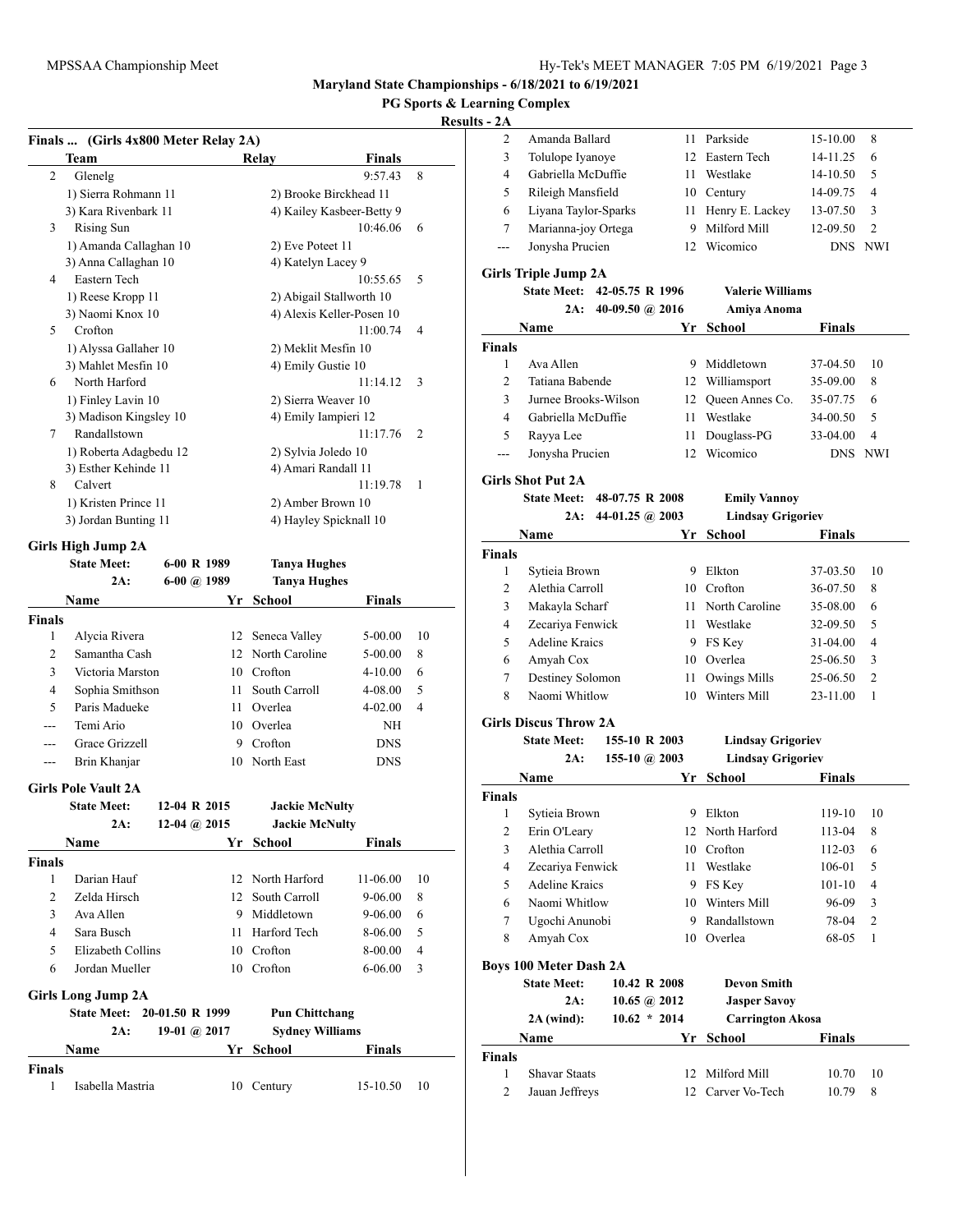**Finals ... (Boys 100 Meter Dash 2A)**

**Maryland State Championships - 6/18/2021 to 6/19/2021**

**PG Sports & Learning Complex**

## **Results - 2A**

|                        | <b>Name</b>                                        |                           |          | Yr School                   | <b>Finals</b>  |    |
|------------------------|----------------------------------------------------|---------------------------|----------|-----------------------------|----------------|----|
| 3                      | Ian Higgins                                        |                           |          | 12 Glenelg                  | 11.00          | 6  |
| 4                      | Terrez Worthy                                      |                           | 11 -     | Parkside                    | 11.07          | 5  |
| 5                      | <b>Travis Waters</b>                               |                           |          | 12 Parkside                 | 11.11          | 4  |
| 6                      | Andre' Morris                                      |                           |          | 12 Henry E. Lackey          | 11.15          | 3  |
| 7                      | Bavan Nadarajah                                    |                           | 11 -     | Oakdale                     | 11.30          | 2  |
| 8                      | Bryce Dunn                                         |                           | 11 -     | Douglass-PG                 | 11.30          | 1  |
|                        | <b>Boys 200 Meter Dash 2A</b>                      |                           |          |                             |                |    |
|                        | <b>State Meet:</b>                                 | 21.04 R 1992              |          | <b>Jermaine Lewis</b>       |                |    |
|                        | 2A:                                                | $21.34 \; (a) 1982$       |          | <b>John Parker</b>          |                |    |
|                        | $2A$ (wind):                                       | $21.15 * 2014$            |          | <b>Carrington Akosa</b>     |                |    |
|                        | Name                                               |                           | Yr       | School                      | Finals         |    |
| <b>Finals</b>          |                                                    |                           |          |                             |                |    |
| 1                      | Jauan Jeffreys                                     |                           |          | 12 Carver Vo-Tech           | 21.30@.10      |    |
| 2                      | <b>Shavar Staats</b>                               |                           |          | 12 Milford Mill             | 21.94          | 8  |
| 3                      | Kristopher Caine                                   |                           |          | 12 Westlake                 | 22.16          | 6  |
| 4                      | Ian Higgins                                        |                           |          | 12 Glenelg                  | 22.26          | 5  |
| 5                      | Jeremiah Maxwell                                   |                           |          | 12 Westlake                 | 22.77          | 4  |
| 6                      | <b>Travis Waters</b>                               |                           |          | 12 Parkside                 | 22.78          | 3  |
| 7                      | Bavan Nadarajah                                    |                           |          | 11 Oakdale                  | 22.93          | 2  |
| 8                      | Will Ransone                                       |                           |          | 11 Kent Island              | 23.76          | 1  |
|                        |                                                    |                           |          |                             |                |    |
|                        | <b>Boys 400 Meter Dash 2A</b>                      |                           |          |                             |                |    |
|                        | <b>State Meet:</b>                                 | 46.24 R 1997              |          | <b>Ato Modibo</b>           |                |    |
|                        | 2A:                                                |                           |          |                             |                |    |
|                        |                                                    | 47.25 (a) $2012$          |          | <b>Brandon Chase</b>        |                |    |
|                        | Name                                               |                           | Yr       | School                      | Finals         |    |
| <b>Finals</b>          |                                                    |                           |          |                             |                |    |
| 1                      | Marquis Miller                                     |                           |          | 12 Milford Mill             | 49.53          | 10 |
| 2                      | <b>Antwon Harris</b>                               |                           |          | 12 Digital Harbor           | 50.41          | 8  |
| 3                      | Ben Heibler                                        |                           |          | 12 Liberty                  | 51.40          | 6  |
| 4                      | <b>Everett Stimler</b>                             |                           |          | 12 Glenelg                  | 52.30          | 5  |
| 5                      | Alex Ransone                                       |                           |          | 11 Kent Island              | 53.01          | 4  |
| 6                      | Hayden Myers                                       |                           | 11 -     | Southern-AA                 | 53.54          | 3  |
| 7                      | Caleb Rose                                         |                           |          | 12 Crossland                | 53.55          | 2  |
| 8                      | Isayah Stewart                                     |                           |          | 10 Kent Island              | 54.04          | 1  |
|                        |                                                    |                           |          |                             |                |    |
|                        | <b>Boys 800 Meter Run 2A</b><br><b>State Meet:</b> | $1:50.90 \text{ R } 2018$ |          | <b>Kieran McDermott</b>     |                |    |
|                        | 2A:                                                | 1:53.80 @ 2017            |          |                             |                |    |
|                        |                                                    |                           |          | <b>Riley Mcdermott</b>      |                |    |
|                        | <b>Name</b>                                        |                           | Yr       | School <u>School</u>        | Finals         |    |
| Finals<br>$\mathbf{1}$ | Korede Otusajo                                     |                           | 11       | Milford Mill                | 1:53.85        | 10 |
|                        | Finn Walsh                                         |                           | 12       | Kent Island                 | 1:55.09        | 8  |
| $\overline{c}$         |                                                    |                           |          |                             |                |    |
| 3                      | Alphonsus Korie<br>Matthew Finnan                  |                           | 12       | Milford Mill                | 1:58.19        | 6  |
| 4                      |                                                    |                           | 12       | Glenelg                     | 2:05.06        | 5  |
| 5                      | Hayden Hebert                                      |                           | 12       | Century                     | 2:07.86        | 4  |
| 6                      | <b>Tyler Marrow</b>                                |                           | 11       | Harford Tech                | 2:09.28        | 3  |
| 7<br>---               | Gregory Bollinger III<br>Edwin Hall                |                           | 10<br>10 | Westlake<br>Henry E. Lackey | 2:09.53<br>DNS | 2  |

|                    | <b>Boys 1600 Meter Run 2A</b>                |                           |                |                        |          |    |
|--------------------|----------------------------------------------|---------------------------|----------------|------------------------|----------|----|
|                    | <b>State Meet:</b>                           | 4:04.09 R 2007            |                | <b>Matt Centrowicz</b> |          |    |
|                    | 2A:                                          | 4:14.83 @ 2007            |                | <b>Andrew Revelle</b>  |          |    |
|                    | Name                                         |                           | Yr             | School                 | Finals   |    |
| <b>Finals</b>      |                                              |                           |                |                        |          |    |
| 1                  | Finn Walsh                                   |                           |                | 12 Kent Island         | 4:26.58  | 10 |
| 2                  | Hayden Hebert                                |                           |                | 12 Century             | 4:26.99  | 8  |
| 3                  | James Hartsig                                |                           |                | 10 Calvert             | 4:33.59  | 6  |
| 4                  | <b>Timothy Cherry</b>                        |                           |                | 11 Glenelg             | 4:34.67  | 5  |
| 5                  | Lucas LaBuff                                 |                           |                | 12 Carver A&T          | 4:34.74  | 4  |
| 6                  | Evan Calderon                                |                           |                | 11 Carver A&T          | 4:49.07  | 3  |
| 7                  | James Ortt                                   |                           |                | 9 North Harford        | 4:49.53  | 2  |
| 8                  | Zach Fegley                                  |                           |                | 12 Southern-AA         | 5:02.88  | 1  |
|                    |                                              |                           |                |                        |          |    |
|                    | Boys 3200 Meter Run 2A<br><b>State Meet:</b> | $9:06.13 \text{ R } 2008$ |                | <b>Solomon Haile</b>   |          |    |
|                    | 2A:                                          | $9:17.28 \; \omega$ 2010  |                | <b>Robby Creese</b>    |          |    |
|                    | Name                                         |                           | Yr             | School                 | Finals   |    |
|                    |                                              |                           |                |                        |          |    |
| <b>Finals</b><br>1 | Finn Walsh                                   |                           |                | 12 Kent Island         | 9:54.66  | 10 |
| 2                  | Hayden Hebert                                |                           |                | 12 Century             | 10:03.28 | 8  |
| 3                  | Logan Musumeci                               |                           |                | 12 Patuxent            | 10:06.28 | 6  |
| 4                  | Abhishek Mudireddy                           |                           |                | 10 Oakdale             | 10:20.25 | 5  |
| 5                  | Alex Xavier                                  |                           |                | 11 Fallston            | 10:36.05 | 4  |
| 6                  | Gregory Bollinger III                        |                           |                | 10 Westlake            | 10:50.51 | 3  |
| 7                  | Lucas LaBuff                                 |                           |                | 12 Carver A&T          | 11:04.59 | 2  |
| 8                  | <b>Anthony Sanders</b>                       |                           |                | 12 Milford Mill        | 12:01.21 | 1  |
|                    |                                              |                           |                |                        |          |    |
|                    | <b>Boys 110 Meter Hurdles 2A</b>             |                           |                |                        |          |    |
|                    | <b>State Meet:</b>                           |                           | 13.59 R 2012   | <b>Dondre Echols</b>   |          |    |
|                    | 2A:                                          |                           | 14.29 @ 2016   | <b>John Elliott</b>    |          |    |
|                    | 2A:                                          |                           | 14.14 @ $2019$ | <b>Jalen Stanton</b>   |          |    |
|                    | $2A$ (wind):                                 |                           | $14.27 * 2013$ | <b>Julian Woods</b>    |          |    |
|                    | Name                                         |                           | Yr             | <b>School</b>          | Finals   |    |
| <b>Finals</b>      |                                              |                           |                |                        |          |    |
| 1                  | Shawn Getzen                                 |                           |                | 12 Digital Harbor      | 14.48    | 10 |
| 2                  | David Strong                                 |                           |                | 12 La Plata            | 14.67    | 8  |
| 3                  | Jordan Hall                                  |                           |                | 12 New Town            | 14.83    | 6  |
| 4                  | Shimon Simpson                               |                           |                | 12 Harford Tech        | 14.98    | 5  |
| 5                  | Tyree Newman                                 |                           |                | 11 Douglass-PG         | 15.30    | 4  |
| 6                  | Carl Williams-Cohen                          |                           | 11 -           | Rising Sun             | 16.23    | 3  |
| 7                  | <b>Mason Scott</b><br>Aiden Michael          |                           | 11             | Oakdale                | 16.84    | 2  |
| 8                  |                                              |                           | 11             | Century                | 17.24    | 1  |
|                    | <b>Boys 300 Meter Hurdles 2A</b>             |                           |                |                        |          |    |
|                    | <b>State Meet:</b>                           |                           | 36.26 R 2012   | <b>Dondre Echols</b>   |          |    |
|                    | 2A:                                          |                           | 37.76 @ 2003   | <b>Andrew Peresta</b>  |          |    |
|                    | Name                                         |                           | Yr             | <b>School</b>          | Finals   |    |
| <b>Finals</b>      |                                              |                           |                |                        |          |    |
| 1                  | Edwin Hall                                   |                           | 10             | Henry E. Lackey        | 39.73    | 10 |
| 2                  | Jordan Hall                                  |                           |                | 12 New Town            | 40.09    | 8  |
| 3                  | Justin Lynch                                 |                           |                | 12 Middletown          | 40.93    | 6  |
| 4                  | Jarron Plater                                |                           |                | 12 Henry E. Lackey     | 41.05    | 5  |
| 5                  | Shimon Simpson                               |                           |                | 12 Harford Tech        | 41.18    | 4  |

6 Antwan James 10 New Town 41.23 3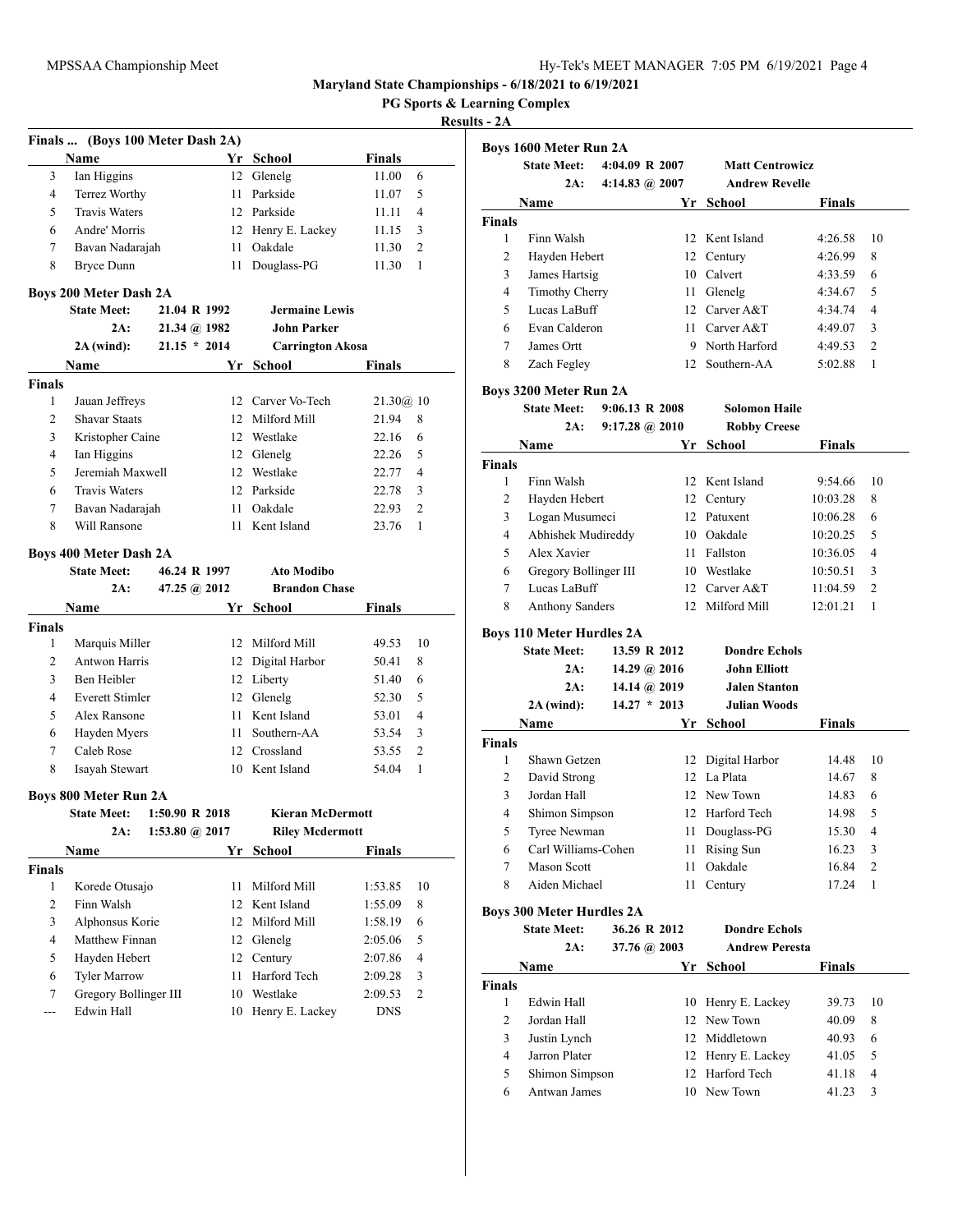**PG Sports & Learning Complex**

|               | Finals  (Boys 300 Meter Hurdles 2A)             |    |                                            |                                 |    |
|---------------|-------------------------------------------------|----|--------------------------------------------|---------------------------------|----|
|               | Name                                            |    | Yr School                                  | Finals                          |    |
| 7             | Aiden Michael                                   | 11 | Century                                    | 41.52                           | 2  |
| 8             | Douglas McGonigle                               | 11 | Elkton                                     | 46.42                           | 1  |
|               | <b>Boys 4x100 Meter Relay 2A</b>                |    |                                            |                                 |    |
|               | <b>State Meet:</b><br>41.08 R 2012              |    | Potomac                                    |                                 |    |
|               | T Young, D Echols, J Thome, R Darby             |    |                                            |                                 |    |
|               | 42.18 (a) $2007$<br>2A:                         |    | Howard                                     |                                 |    |
|               | M Harvey, M Rudolph, A Elliott, C Brewington    |    |                                            |                                 |    |
|               | Team                                            |    | Relay                                      | Finals                          |    |
| <b>Finals</b> |                                                 |    |                                            |                                 |    |
| 1             | Parkside                                        |    |                                            | 43.50                           | 10 |
|               | 1) Patrick Conteh 11                            |    | 2) Travis Waters 12                        |                                 |    |
|               | 3) Malachi Watson 12                            |    | 4) Terrez Worthy 11                        |                                 |    |
| 2             | Westlake                                        |    |                                            | 43.83                           | 8  |
|               | 1) Christian Eldridge 11                        |    |                                            | 2) Jeremiah Maxwell 12          |    |
|               | 3) K'Vonta Harvey 12                            |    | 4) Ervin Mitchell 11                       |                                 |    |
| 3             | Carver Vo-Tech                                  |    |                                            | 44.17                           | 6  |
|               | 1) Khalil Anderson 12                           |    | 2) Vernon Dargan 9                         |                                 |    |
|               | 3) Andre Johnson 12                             |    | 4) Jauan Jeffreys 12                       |                                 |    |
| 4             | Williamsport                                    |    |                                            | 44.31                           | 5  |
|               | 1) Malachi Frazier 12                           |    | 2) Zach Starr 11                           |                                 |    |
| 5             | 3) Xaven Burnell 12<br>Wicomico                 |    |                                            | 4) Jayden Gerringer 12<br>44.73 | 4  |
|               | 1) Jekai Farmer 12                              |    |                                            |                                 |    |
|               | 3) Malique Leatherbury 10                       |    | 2) Jayce Freeman 11<br>4) Dylan Carroll 11 |                                 |    |
| 6             | Frederick Douglass-PG                           |    |                                            | 44.81                           | 3  |
|               | 1) Kalen Gardner 11                             |    |                                            | 2) Mikkel Pittman 11            |    |
|               | 3) Kindrick Branch 10                           |    | 4) Bryce Dunn 11                           |                                 |    |
| 7             | New Town                                        |    |                                            | 44.84                           | 2  |
|               | 1) Ian Browne 11                                |    | 2) Antwan James 10                         |                                 |    |
|               | 3) Jordan Mark 12                               |    | 4) Ope Ayodele 12                          |                                 |    |
| 8             | Walkersville                                    |    |                                            | 44.90                           | 1  |
|               | 1) Andrew Simmons 11                            |    |                                            | 2) Aidan Simmons 9              |    |
|               | 3) Tobenna Ogwulu 11                            |    | 4) Ethan Ajanaku 12                        |                                 |    |
|               | Boys 4x200 Meter Relay 2A                       |    |                                            |                                 |    |
|               | <b>State Meet:</b><br>$1:26.25 \text{ R } 2012$ |    | Dr. Henry A. Wise                          |                                 |    |
|               | A Whitaker, B Hamilton, R Johnson, C Page       |    |                                            |                                 |    |
|               | 2A:<br>$1:27.27 \; @.2018$                      |    | New Town                                   |                                 |    |
|               | D Hudson, B James, L Pendleton, J Cofield       |    |                                            |                                 |    |
|               | Team                                            |    | Relav                                      | <b>Finals</b>                   |    |
| <b>Finals</b> |                                                 |    |                                            |                                 |    |
| 1             | Westlake                                        |    |                                            | 1:29.61                         | 10 |
|               | 1) Kristopher Caine 12                          |    | 2) Ervin Mitchell 11                       |                                 |    |
|               | 3) Jeremiah Maxwell 12                          |    |                                            | 4) Christian Eldridge 11        |    |
| 2             | Milford Mill                                    |    |                                            | 1:29.92                         | 8  |
|               | 1) Favor Ojo 12                                 |    |                                            | 2) Breeze Wigfield 12           |    |
|               | 3) Tyrese Minto 12                              |    | 4) Shavar Staats 12                        |                                 |    |
| 3             | Henry E. Lackey                                 |    |                                            | 1:31.17                         | 6  |
|               | 1) Carlos Allen 12                              |    | 2) Jadon Carter 12                         |                                 |    |
|               | 3) Jarron Plater 12                             |    | 4) Andre' Morris 12                        |                                 |    |
| 4             | Parkside                                        |    |                                            | 1:31.30                         | 5  |
|               | 1) Travis Waters 12                             |    | 2) Patrick Conteh 11                       |                                 |    |
|               | 3) Malachi Watson 12                            |    | 4) Terrez Worthy 11                        |                                 |    |

| 5             | Wicomico                                         | 1:32.17                   | 4  |
|---------------|--------------------------------------------------|---------------------------|----|
|               | 1) Jekai Farmer 12                               | 2) Dylan Carroll 11       |    |
|               | 3) Jayce Freeman 11                              | 4) Geoff Point-Du-Jour 12 |    |
| 6             | Williamsport                                     | 1:32.20                   | 3  |
|               | 1) Malachi Frazier 12                            | 2) Zach Starr 11          |    |
|               | 3) Xaven Burnell 12                              | 4) Jayden Gerringer 12    |    |
| 7             | Digital Harbor                                   | 1:34.58                   | 2  |
|               | 1) Shawn Getzen 12                               | 2) Dvonte Hearns 11       |    |
|               | 3) Dominic Griffin Jr. 9                         | 4) Marcus Lomax 12        |    |
| 8             | Walkersville                                     | 1:34.93                   | 1  |
|               | 1) Andrew Simmons 11                             | 2) Aidan Simmons 9        |    |
|               | 3) Tobenna Ogwulu 11                             | 4) Ethan Ajanaku 12       |    |
|               |                                                  |                           |    |
|               | Boys 4x400 Meter Relay 2A                        |                           |    |
|               | <b>State Meet:</b><br>3:12.05 R 1999             | Northwestern-PG           |    |
|               | R Wingate-Robinson, D Thomas, A Najjar, J Graham |                           |    |
|               | 3:19.02 @ 2007<br>2A:                            | <b>Baltimore Poly</b>     |    |
|               | A Williams, L Pridgen, R Johnson, J Gallman      |                           |    |
|               | Team                                             | Relay<br>Finals           |    |
| <b>Finals</b> |                                                  |                           |    |
| 1             | Westlake                                         | 3:23.75                   | 10 |
|               | 1) Kristopher Caine 12                           | 2) Ervin Mitchell 11      |    |
|               | 3) Erick Hunter 12                               | 4) Jeremiah Maxwell 12    |    |
| 2             | Henry E. Lackey                                  | 3:25.39                   | 8  |
|               | 1) Carlos Allen 12                               | 2) Bisanga Ngoie 11       |    |
|               | 3) Jarron Plater 12                              | 4) Andre' Morris 12       |    |
| 3             | Milford Mill                                     | 3:25.77                   | 6  |
|               | 1) Alphonsus Korie 12                            | 2) Marquis Miller 12      |    |
|               | 3) Korede Otusajo 11                             | 4) Breeze Wigfield 12     |    |
| 4             | Glenelg                                          | 3:32.95                   | 5  |
|               | 1) Everett Stimler 12                            | 2) Ifabisi Owens 11       |    |
|               | 3) Timothy Cherry 11                             | 4) Ian Higgins 12         |    |
| 5             | Seneca Valley                                    | 3:34.02                   | 4  |
|               | 1) Julien Badoo 10                               | 2) Tylek Bright 11        |    |
|               | 3) Isaiah Wilson 9                               | 4) La'kyi Wilson 9        |    |
| 6             | Digital Harbor                                   | 3:34.05                   | 3  |
|               | 1) Anthony Clark 9                               | 2) Isaiah Howard 12       |    |
|               | 3) Antwon Harris 12                              | 4) Marcus Lomax 12        |    |
| 7             | Kent Island                                      | 3:37.76                   | 2  |
|               | 1) Alex Ransone 11                               | 2) Will Ransone 11        |    |
|               | 3) Austin Holland 9                              | 4) Isayah Stewart 10      |    |
| 8             | Wicomico                                         | 3:49.49                   | 1  |
|               | 1) Anthony Bell 12                               | 2) Mark Martin Jr 11      |    |
|               | 3) Judelle Talabert 11                           | 4) Geoff Point-Du-Jour 12 |    |
|               | Boys 4x800 Meter Relay 2A                        |                           |    |
|               | <b>State Meet:</b><br>7:44.67 R 2008             | <b>Quince Orchard</b>     |    |
|               | W Bartholomew, R Priovolos, D Laratta, J Joson   |                           |    |
|               | 2A:<br>7:56.50 @ 1978                            | <b>Hereford</b>           |    |
|               | D Hurley, J Cornwell, C Covington, J Roemer IV   |                           |    |
|               | Team                                             | <b>Finals</b><br>Relay    |    |
| Finals        |                                                  |                           |    |
| 1             | Milford Mill                                     | 8:21.86                   | 10 |
|               | 1) Alphonsus Korie 12                            | 2) Breeze Wigfield 12     |    |
|               | 3) Korede Otusajo 11                             | 4) Brian Wright 11        |    |
|               |                                                  |                           |    |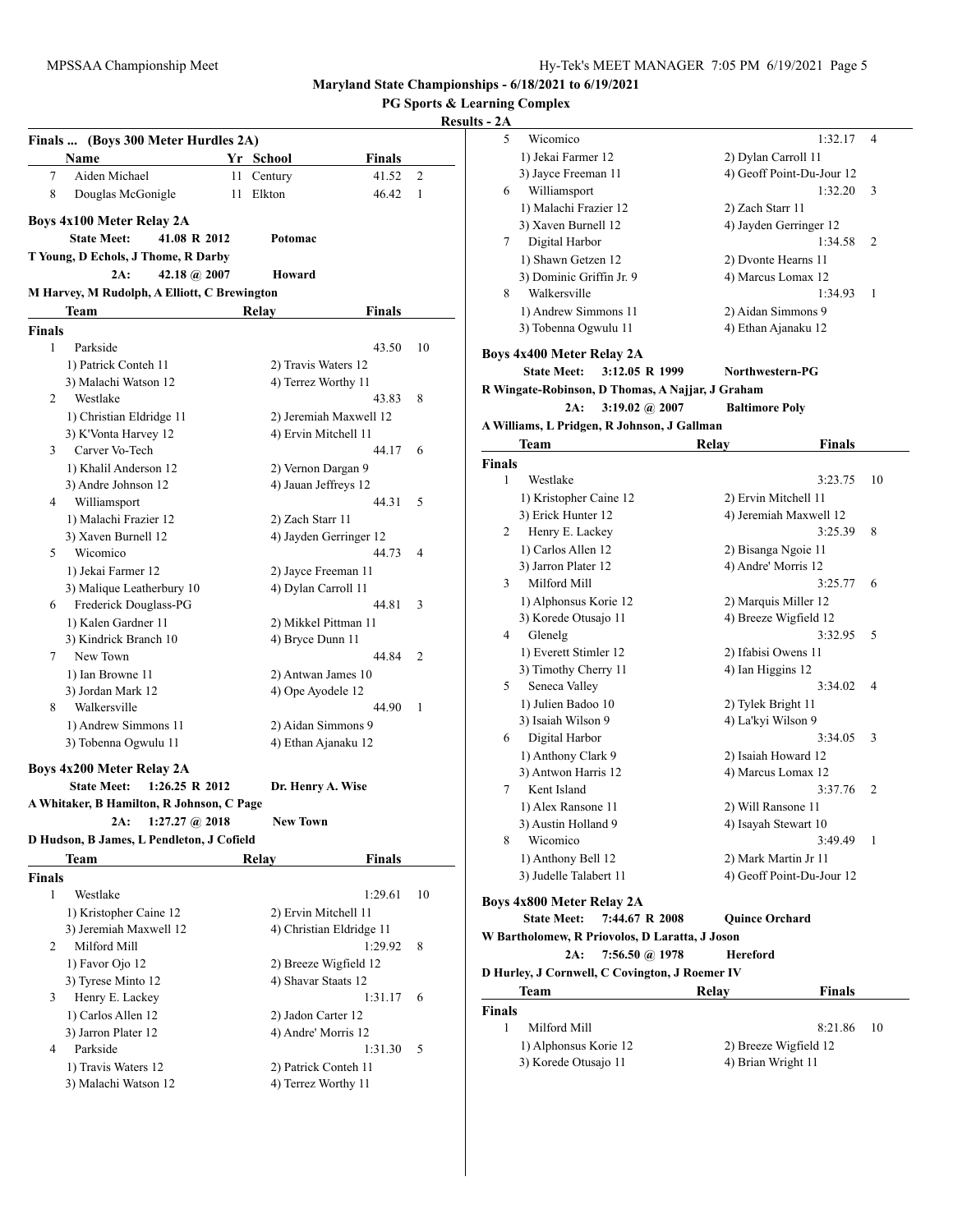**PG Sports & Learning Complex**

## **Results - 2A**

|               |                           | Finals  (Boys 4x800 Meter Relay 2A) |                           |               |    |
|---------------|---------------------------|-------------------------------------|---------------------------|---------------|----|
|               | Team                      |                                     | Relay                     | <b>Finals</b> |    |
| 2             | Glenelg                   |                                     |                           | 8:24.95       | 8  |
|               | 1) Matthew Finnan 12      |                                     | 2) Dylan Jock 12          |               |    |
|               | 3) Tyler Rivenbark 12     |                                     | 4) Timothy Cherry 11      |               |    |
| 3             | Oakdale                   |                                     |                           | 8:31.02       | 6  |
|               | 1) Justin Cherry 12       |                                     | 2) Ibrahim Thangalvadi 12 |               |    |
|               | 3) Lucas Shortridge 12    |                                     | 4) Abhishek Mudireddy 10  |               |    |
| 4             | Southern-AA               |                                     |                           | 8:33.97       | 5  |
|               | 1) Zach Fegley 12         |                                     | 2) Connor Mckee 11        |               |    |
|               | 3) Jacob DuCellier 11     |                                     | 4) Anthony Louis 12       |               |    |
| 5             | Digital Harbor            |                                     |                           | 8:42.98       | 4  |
|               | 1) Anthony Clark 9        |                                     | 2) Dominic Mtembezi 12    |               |    |
|               | 3) Marcus Lomax 12        |                                     | 4) Antwon Harris 12       |               |    |
| 6             | Harford Tech              |                                     |                           | 8:53.97       | 3  |
|               | 1) Tyler Marrow 11        |                                     | 2) Nathan Deveno 10       |               |    |
|               | 3) Alexander Fritzges 11  |                                     | 4) John Saltysiak 10      |               |    |
| 7             | Kent Island               |                                     |                           | 8:55.59       | 2  |
|               | 1) Austin Holland 9       |                                     | 2) Trey Donnelly 9        |               |    |
|               | 3) Brady Medeiros 10      |                                     | 4) Isayah Stewart 10      |               |    |
| 8             | Crossland                 |                                     |                           | 9:19.91       | 1  |
|               | 1) Terrance Davis 11      |                                     | 2) Caleb Rose 12          |               |    |
|               | 3) Abraham Eason 9        |                                     | 4) Michael Brooks 11      |               |    |
|               | <b>Boys High Jump 2A</b>  |                                     |                           |               |    |
|               | <b>State Meet:</b>        | 7-00.25 R 2008                      | Jon Hill                  |               |    |
|               | 2A:                       | $7-00.25$ (a) 2008                  | <b>Jon Hill</b>           |               |    |
|               | Name                      | Yr                                  | <b>School</b>             | <b>Finals</b> |    |
| <b>Finals</b> |                           |                                     |                           |               |    |
| 1             | Jayden Gerringer          |                                     | 12 Williamsport           | 6-00.00       | 10 |
| 2             | Geoff Point-Du-Jour       |                                     | 12 Wicomico               | 5-10.00       | 8  |
| 3             | <b>Brady Keeley</b>       | 12                                  | South Carroll             | 5-10.00       | 6  |
| 4             | Ke'Vontae Hutchins        | 11 -                                | Overlea                   | 5-08.00       | 5  |
| 5             | David Hoxie               |                                     | 12 Queen Annes Co.        | 5-06.00       | 4  |
| 6             | Antonio Mable             | 11 -                                | Overlea                   | 5-02.00       | 3  |
| ---           | Anthony Louis             |                                     | 12 Southern-AA            | ΝH            |    |
| $---$         | Demetrius Bennett         | 11                                  | Thomas Stone              | DNS           |    |
|               |                           |                                     |                           |               |    |
|               | <b>Boys Pole Vault 2A</b> |                                     |                           |               |    |
|               | <b>State Meet:</b>        | 15-03 R 2011                        | <b>Bradley Hollowell</b>  |               |    |
|               | 2A:                       | 15-00 @ 2015                        | <b>Nick Neral</b>         |               |    |
|               | 2A:                       | 15-00 @ $2014$                      | <b>Chandler Kennell</b>   |               |    |
|               | Name                      | Yr                                  | <b>School</b>             | Finals        |    |
| <b>Finals</b> |                           |                                     |                           |               |    |
| 1             | <b>Samuel Starrs</b>      | 11                                  | Oakdale                   | 14-00.00      | 10 |
| 2             | Peyton Thomas             | 11                                  | South Carroll             | 13-00.00      | 8  |
| 3             | David Carey               | 11                                  | Parkside                  | 10-00.00      | 6  |
| 4             | Gabe Tomko                | 10                                  | Fallston                  | 9-06.00       | 5  |
| 5             | Zach Fegley               | 12                                  | Southern-AA               | $9 - 00.00$   | 4  |
| 6             | Travis Groves             | 11                                  | Southern-AA               | 8-06.00       | 3  |

|                | <b>Boys Long Jump 2A</b>    |                 |                 |                              |               |                |
|----------------|-----------------------------|-----------------|-----------------|------------------------------|---------------|----------------|
|                | <b>State Meet:</b>          | 24-04 R 1998    |                 | <b>Chris Smith</b>           |               |                |
|                | 2A:                         | 24-04 @ 1998    |                 | <b>Chris Smith</b>           |               |                |
|                | Name                        |                 | Yr              | School                       | <b>Finals</b> |                |
| <b>Finals</b>  |                             |                 |                 |                              |               |                |
| 1              | David Strong                |                 | 12              | La Plata                     | 22-00.25      | 10             |
| 2              | Ian Higgins                 |                 | 12              | Glenelg                      | 22-00.25      | 8              |
| 3              | Israel Williams             |                 |                 | 12 Westlake                  | 21-04.00      | 6              |
| $\overline{4}$ | Ope Ayodele                 |                 |                 | 12 New Town                  | 20-11.75      | 5              |
| 5              | Favor Ojo                   |                 |                 | 12 Milford Mill              | 20-08.00      | 4              |
| 6              | Ifabisi Owens               |                 | 11 -            | Glenelg                      | 19-08.00      | 3              |
| 7              | Joel Hoxie                  |                 | 12              | Queen Annes Co.              | 19-04.00      | $\overline{2}$ |
| 8              | Jekai Farmer                |                 | 12              | Wicomico                     | 18-04.25      | 1              |
|                |                             |                 |                 |                              |               |                |
|                | <b>Boys Triple Jump 2A</b>  |                 |                 |                              |               |                |
|                | <b>State Meet:</b>          | 51-10.50 R 2019 |                 | <b>Clarence Foote-Talley</b> |               |                |
|                | 2A:                         | 48-00 @ 1988    |                 | <b>Kelly Davis</b>           |               |                |
|                | $2A$ (wind):                | $49-01 * 2013$  |                 | <b>Marcus Willacy</b>        |               |                |
|                | Name                        |                 | Yr              | <b>School</b>                | <b>Finals</b> |                |
| Finals         |                             |                 |                 |                              |               |                |
| 1              | Ifabisi Owens               |                 | 11              | Glenelg                      | 44-01.50      | 10             |
| 2              | Xaven Burnell               |                 | 12              | Williamsport                 | 43-10.50      | 8              |
| 3              | Favor Ojo                   |                 | 12              | Milford Mill                 | 43-07.50      | 6              |
| $\overline{4}$ | Israel Williams             |                 |                 | 12 Westlake                  | 43-06.00      | 5              |
| 5              | <b>Tyree Newman</b>         |                 | 11              | Douglass-PG                  | 43-05.00      | 4              |
| 6              | Shimon Simpson              |                 |                 | 12 Harford Tech              | 40-08.00      | 3              |
| 7              | Kehinde Sanni-Ojikutu       |                 |                 | 12 Milford Mill              | 40-08.00      | $\overline{2}$ |
| 8              | Kelvin Mendez               |                 | 11              | Harford Tech                 | 37-11.00      | 1              |
|                |                             |                 |                 |                              |               |                |
|                | Boys Shot Put 2A            |                 |                 |                              |               |                |
|                | <b>State Meet:</b>          | 64-06.50 R 1968 |                 | <b>Tom Brosius</b>           |               |                |
|                | 2A:                         | 58-11.75 @ 2003 |                 | <b>Glenwood Edwards</b>      |               |                |
|                | Name                        |                 | Yr              | <b>School</b>                | <b>Finals</b> |                |
| Finals         |                             |                 |                 |                              |               |                |
| 1              | Benjamin Treat              |                 | 12              | Liberty                      | 51-05.00      | 10             |
| 2              | Micah Harrison              |                 |                 | 12 La Plata                  | 48-00.00      | 8              |
| 3              | <b>Mason Breeze</b>         |                 |                 | 12 Liberty                   | 45-10.50      | 6              |
| 4              | Darius Grimes               |                 | 10              | Douglass-PG                  | 44-04.00      | 5              |
| 5              | <b>Evan Roberts</b>         |                 | 12 <sup>2</sup> | North East                   | 43-10.50      | $\overline{4}$ |
| 6              | Jacob Waltzer               |                 | 12              | North East                   | 40-03.00      | 3              |
| 7              | Ja'Qwe Linton               |                 | 11              | Milford Mill                 | 40-02.50      | 2              |
| 8              | Corey Coleman               |                 | 11              | Patterson                    | 39-01.00      | 1              |
|                |                             |                 |                 |                              |               |                |
|                | <b>Boys Discus Throw 2A</b> |                 |                 |                              |               |                |
|                | <b>State Meet:</b>          | 200-02 R 2001   |                 | Vikas Gowda                  |               |                |
|                | 2A:                         | 167-10 @ 2012   |                 | <b>Quincy Sutton</b>         |               |                |
|                | Name                        |                 |                 | Yr School                    | Finals        |                |
| Finals         |                             |                 |                 |                              |               |                |
| $\mathbf{1}$   | Mason Breeze                |                 | 12              | Liberty                      | 155-06        | 10             |
| 2              | Logan Kelsch                |                 | 12              | Rising Sun                   | 154-03        | 8              |
| 3              | Micah Harrison              |                 |                 | 12 La Plata                  | 142-04        | 6              |

5 Matthew Watkins 12 FS Key 125-08 4 6 Jacob Waltzer 12 North East 123-03 3 7 Ja'Qwe Linton 11 Milford Mill 114-04 2

4 Darius Grimes 10 Douglass-PG 127-01 5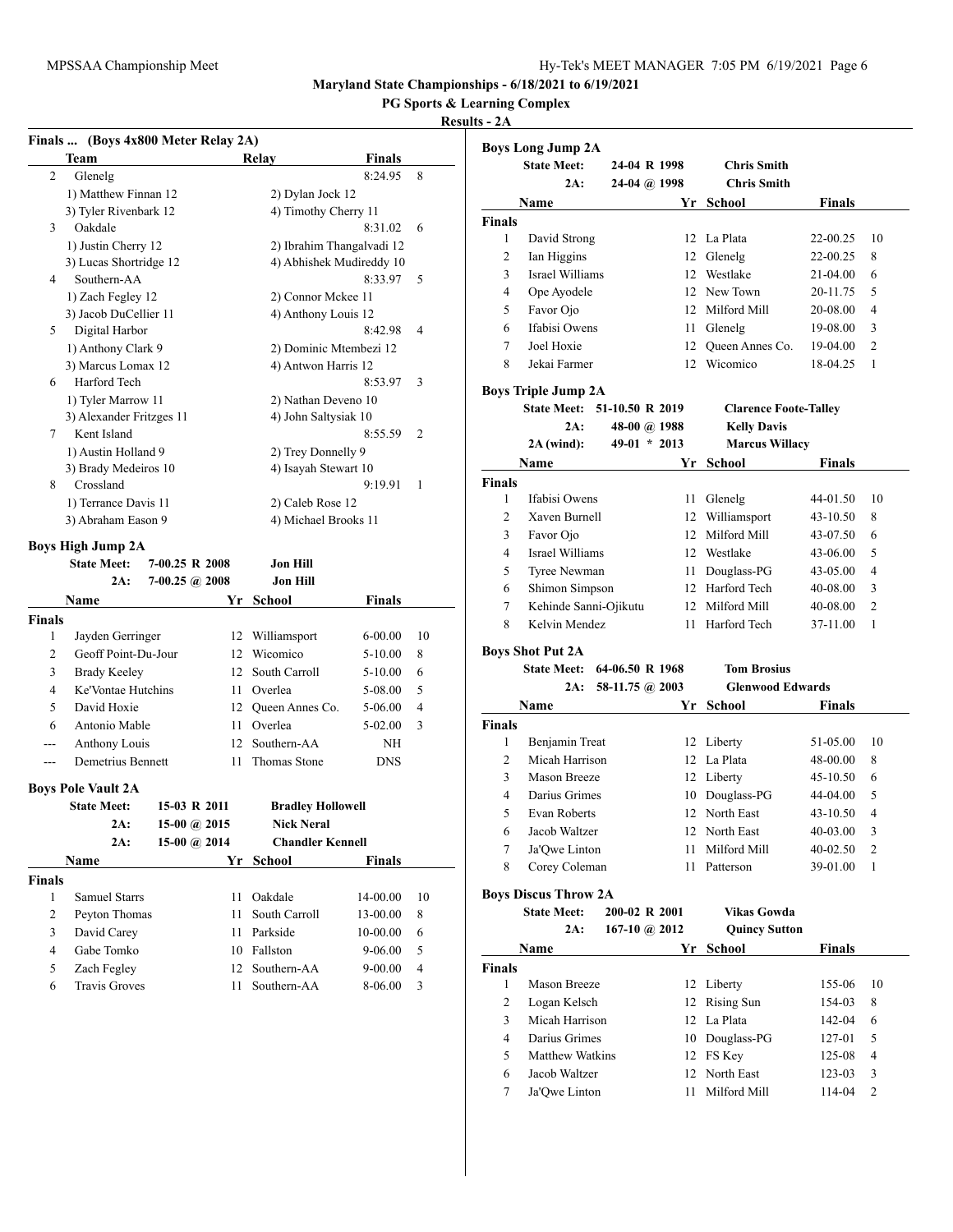## **PG Sports & Learning Complex**

|              | Finals  (Boys Discus Throw 2A) |    |                                               |                        |      |
|--------------|--------------------------------|----|-----------------------------------------------|------------------------|------|
|              | <b>Name</b>                    |    | Yr School                                     | <b>Finals</b>          |      |
| 8            | <b>Tramar Matthews</b>         | 11 | Chesapeake-BC                                 | 107-05<br>$\mathbf{1}$ |      |
|              |                                |    |                                               |                        |      |
|              |                                |    | Women - 1A - Team Rankings - 18 Events Scored |                        |      |
|              | 1) Western Tech                |    |                                               |                        | 77.5 |
| $\mathbf{2}$ | Brunswick                      |    |                                               |                        | 74   |
|              | 3) Friendly                    |    |                                               |                        | 70   |
|              | 4) MJ McDonough                |    |                                               |                        | 58   |
|              | 5) Fort Hill                   |    |                                               |                        | 51   |
|              | 6) Surrattsville               |    |                                               |                        | 45.5 |
|              | 7) Allegany                    |    |                                               |                        | 29   |
|              | 8) Northern Garrett            |    |                                               |                        | 28   |
|              | 9) Perryville                  |    |                                               |                        | 27   |
|              | 10) Catoctin                   |    |                                               |                        | 26   |
|              | 11) Patterson Mill             |    |                                               |                        | 25   |
|              | 12) Bohemia Manor              |    |                                               |                        | 22   |
|              | 13) Cambridge South Dorchester |    |                                               |                        | 20   |
|              | 13) Pikesville                 |    |                                               |                        | 20   |
|              | 15) Havre De Grace             |    |                                               |                        | 18   |
|              | 15) Southern Garrett           |    |                                               |                        | 18   |
|              | 17) Largo                      |    |                                               |                        | 14   |
|              | 18) Dunbar                     |    |                                               |                        | 11   |
|              | 19) Loch Raven                 |    |                                               |                        | 7    |
|              | 20) Chesapeake Science Point   |    |                                               |                        | 6    |
|              | 20) Hancock                    |    |                                               |                        | 6    |
|              | 22) North Dorchester           |    |                                               |                        | 4    |
|              | 22) Colonel Richardson         |    |                                               |                        | 4    |
|              | 22) Pocomoke                   |    |                                               |                        | 4    |
|              | 25) Edmondson-Westside         |    |                                               |                        | 3    |
|              | 25) Smithsburg                 |    |                                               |                        | 3    |
| 27)          | Snow Hill                      |    |                                               |                        | 1    |

|                  | Women - 2A - Team Rankings - 18 Events Scored |    |
|------------------|-----------------------------------------------|----|
| $\left( \right)$ | Westlake                                      | 49 |
| $\mathbf{2}$     | North Harford                                 | 46 |
| 3)               | Oakdale                                       | 45 |
| 4)               | Harford Tech                                  | 41 |
| 5)               | Parkside                                      | 38 |
| 6)               | Crofton                                       | 36 |
| 7)               | Middletown                                    | 34 |
| 8)               | Digital Harbor                                | 30 |
| 8)               | Century                                       | 30 |
| 10)              | Frederick Douglass-PG                         | 26 |
| 11)              | Elkton                                        | 25 |
| 12)              | North Caroline                                | 24 |
| 12)              | Winters Mill                                  | 24 |
| 12)              | Glenelg                                       | 24 |
| 12)              | Seneca Valley                                 | 24 |
| 16)              | South Carroll                                 | 21 |
| 17)              | New Town                                      | 18 |
| 17)              | Eastern Tech                                  | 18 |
| 19)              | Rising Sun                                    | 14 |
| 19)              | Randallstown                                  | 14 |
| 21)              | Kent Island                                   | 11 |
| 21)              | Henry E. Lackey                               | 11 |
| 23)              | Patuxent                                      | 10 |
| 24)              | Carver A&T                                    | 9  |
|                  |                                               |    |

| 25) | Williamsport              | 8              |
|-----|---------------------------|----------------|
|     | 25) Francis Scott Key     | 8              |
| 25) | <b>Queen Annes County</b> | 8              |
| 25) | Overlea                   | 8              |
| 29) | Sparrows Point            | 5              |
|     | 30) Poolesville Sr        | 4              |
|     | 30) Southern-AA           | 4              |
|     | 30) Walkersville          | 4              |
| 33) | Gwynn Park                | 3              |
| 34) | Milford Mill              | $\overline{2}$ |
| 34) | Owings Mills              | $\mathfrak{D}$ |
| 34) | Calvert                   | $\mathfrak{D}$ |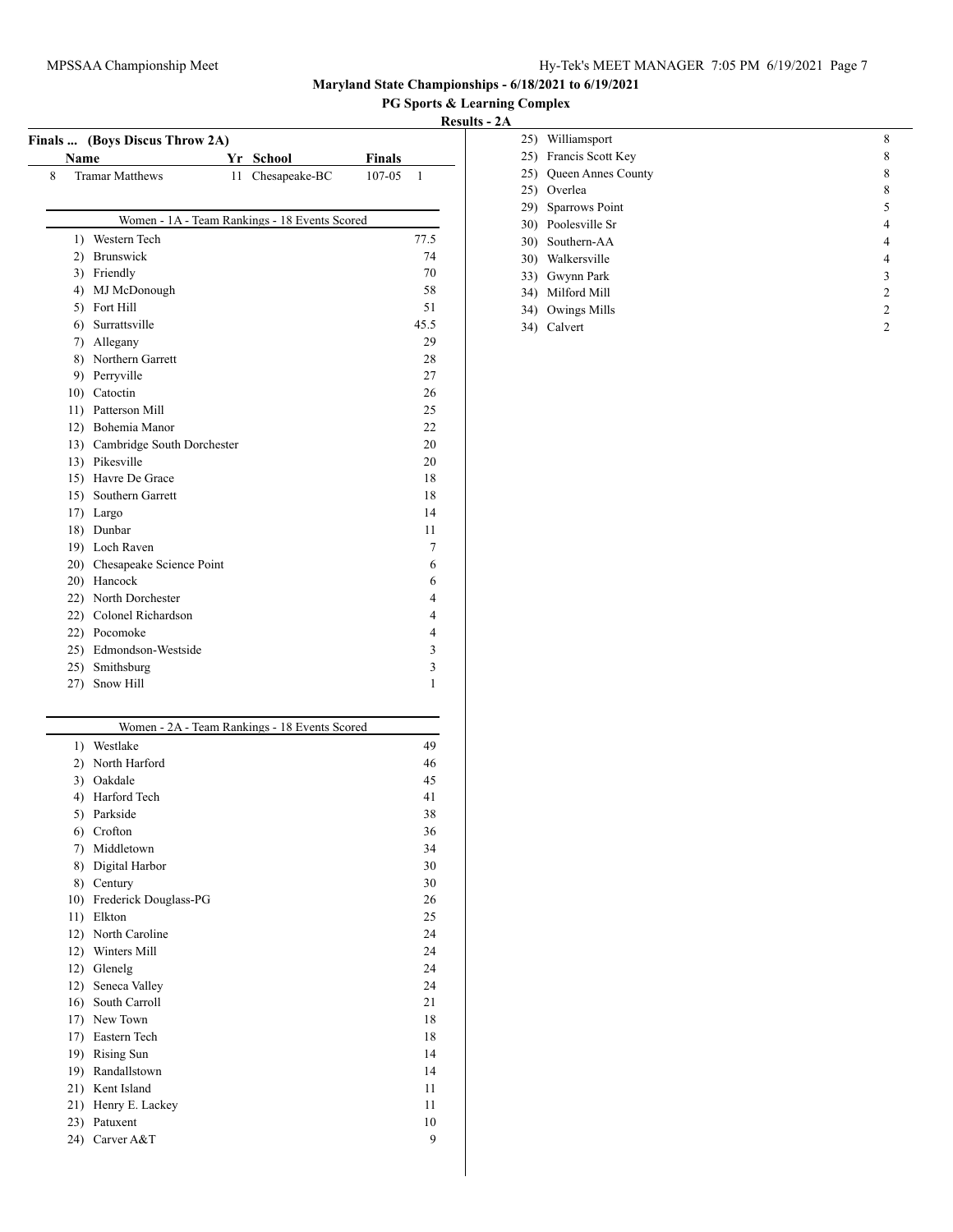## **PG Sports & Learning Complex**

|    | Women - 3A - Team Rankings - 18 Events Scored |                |
|----|-----------------------------------------------|----------------|
|    | 1) Hereford                                   | 89             |
| 2) | Franklin                                      | 50             |
| 3) | River Hill                                    | 42             |
|    | 4) Northern                                   | 39             |
|    | 5) Linganore                                  | 38.5           |
|    | 6) North Point                                | 38             |
|    | 7) Damascus                                   | 37             |
| 8) | Mount Hebron                                  | 35             |
| 9) | <b>St Charles</b>                             | 29             |
|    | 10) Reservoir                                 | 28             |
|    | 11) Northeast-AA                              | 26             |
|    | 12) Frederick                                 | 23             |
|    | 13) Tuscarora                                 | 21             |
|    | 14) Manchester Valley                         | 20             |
|    | 15) Centennial                                | 18             |
|    | 16) Woodlawn                                  | 16             |
|    | 17) Towson                                    | 15             |
|    | 18) Oakland Mills                             | 14             |
|    | 18) Hammond                                   | 14             |
|    | 18) Oxon Hill                                 | 14             |
|    | 21) Westminster                               | 11.5           |
|    | 22) Bel Air                                   | 11             |
|    | 22) Atholton                                  | 11             |
|    | 22) Gov. Thomas Johnson                       | 11             |
|    | 25) Huntingtown                               | 10             |
|    | 26) Great Mills                               | 9              |
|    | 27) Stephen Decatur                           | 8              |
|    | 28) Rockville                                 | 7              |
|    | 29) Baltimore Polytechnic                     | 5              |
|    | 30) Chesapeake-AA                             | 3              |
|    | 31) James M Bennett                           | $\overline{c}$ |
|    | 32) Long Reach                                | 1              |
|    | 32) Aberdeen                                  | 1              |
|    | Women - 4A - Team Rankings - 18 Events Scored |                |
| 1) | Howard                                        | 85             |
| 2) | Urbana                                        | 73             |
| 3) | C.H. Flowers                                  | 49             |
|    | 4) Richard Montgomery                         | 46             |
| 5) | Northwest                                     | 38             |
| 6) | Bowie                                         | 31             |
| 7) | James Hubert Blake                            | 29             |

|                   | 18) Oakland Mills                             | 14             |
|-------------------|-----------------------------------------------|----------------|
|                   | 18) Hammond                                   | 14             |
|                   | 18) Oxon Hill                                 | 14             |
|                   | 21) Westminster                               | 11.5           |
|                   | 22) Bel Air                                   | 11             |
| 22)               | Atholton                                      | 11             |
| 22)               | Gov. Thomas Johnson                           | 11             |
| 25)               | Huntingtown                                   | 10             |
|                   | 26) Great Mills                               | 9              |
| 27)               | Stephen Decatur                               | 8              |
| 28)               | Rockville                                     | 7              |
| 29)               | Baltimore Polytechnic                         | 5              |
| 30)               | Chesapeake-AA                                 | 3              |
| 31)               | James M Bennett                               | $\overline{c}$ |
|                   | 32) Long Reach                                | 1              |
| 32)               | Aberdeen                                      | 1              |
|                   |                                               |                |
|                   | Women - 4A - Team Rankings - 18 Events Scored |                |
| 1)                | Howard                                        | 85             |
| 2)                | Urbana                                        | 73             |
|                   | 3) C.H. Flowers                               | 49             |
|                   | 4) Richard Montgomery                         | 46             |
|                   |                                               |                |
|                   | 5) Northwest                                  | 38             |
| 6)                | Bowie                                         | 31             |
| 7)                | James Hubert Blake                            | 29             |
| 8)                | Broadneck                                     | 28             |
| 8)                | Henry A Wise                                  | 28             |
|                   | Northwood                                     | 27             |
| 10)<br>11)        | Quince Orchard                                | 25             |
|                   | South River                                   | 20             |
|                   | Walter Johnson                                | 18             |
| 12)<br>13)<br>14) | Mergenthaler Voc Tech                         | 17             |
|                   | Arundel                                       | 16             |
| 15)<br>15)        | Leonardtown                                   | 16             |
| 17)               | Meade                                         | 15             |
| 18)               | Perry Hall                                    | 14             |
| 19)               | Clarksburg                                    | 10             |
| 19)               | Dulaney                                       | 10             |
| 19)               | Winston Churchill                             | 10             |

|     | 22) North County  | 8 |
|-----|-------------------|---|
| 22) | Severna Park      | 8 |
| 25) | Catonsville       |   |
| 26) | Eleanor Roosevelt | 6 |
|     | 26) Sherwood      | 6 |
| 26) | Parkdale          | 6 |
|     | 26) Paint Branch  | 6 |
| 26) | Annapolis         | 6 |
| 26) | Bladensburg       | 6 |
| 32) | Montgomery Blair  | 4 |
|     | 32) Springbrook   | 4 |
| 34) | Suitland          | 3 |
| 35) | Old Mill          | 2 |
| 35) | DuVal             | 2 |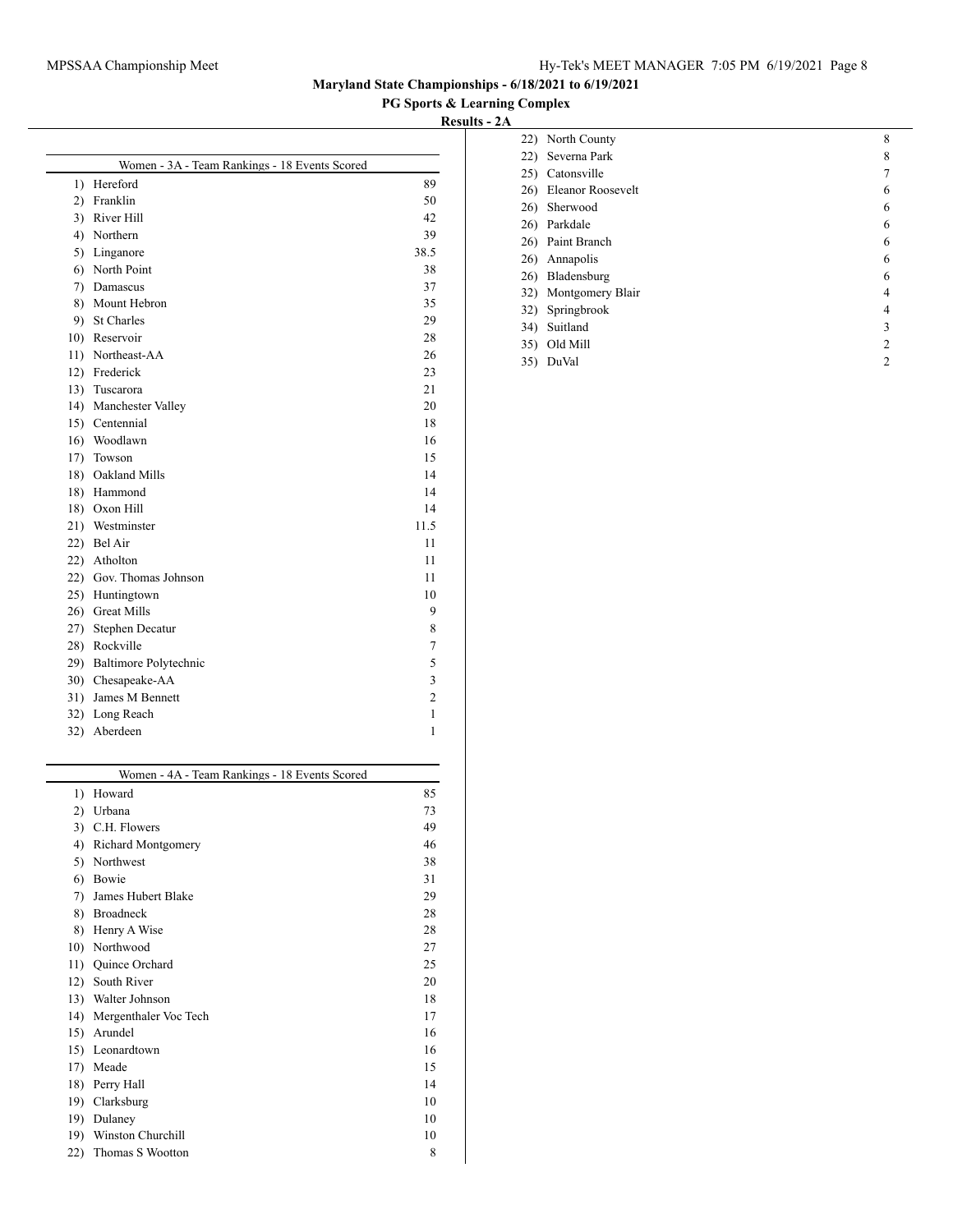## MPSSAA Championship Meet Hy-Tek's MEET MANAGER 7:05 PM 6/19/2021 Page 9

**Maryland State Championships - 6/18/2021 to 6/19/2021**

## **PG Sports & Learning Complex**

**Results - 2A**

|     | Men - 1A - Team Rankings - 18 Events Scored |      |
|-----|---------------------------------------------|------|
|     | 1) Dunbar                                   | 74   |
| 2)  | MJ McDonough                                | 54   |
|     | 3) Pikesville                               | 43   |
| 4)  | Southern Garrett                            | 40   |
|     | 4) Brunswick                                | 40   |
|     | 6) Smithsburg                               | 36.5 |
| 7)  | Friendly                                    | 32   |
|     | 8) Cambridge South Dorchester               | 28.5 |
| 9)  | Snow Hill                                   | 28   |
|     | 10) Allegany                                | 27   |
|     | 11) Frederick Douglass-BC                   | 26   |
| 12) | Clear Spring                                | 22   |
|     | 12) Chesapeake Science Point                | 22   |
|     | 14) Mardela                                 | 21   |
|     | 14) Mountain Ridge                          | 21   |
|     | 16) Bohemia Manor                           | 19   |
|     | 17) Colonel Richardson                      | 18   |
|     | 18) Northern Garrett                        | 17   |
|     | 19) Havre De Grace                          | 16   |
|     | 20) Western Tech                            | 15   |
|     | 21) Perryville                              | 14   |
| 21) | Washington                                  | 14   |
|     | 23) Patterson Mill                          | 13   |
|     | 24) Largo                                   | 10   |
|     | 25) Pocomoke                                | 9    |
|     | 25) Loch Raven                              | 9    |
| 27) | Fort Hill                                   | 7    |
|     | 28) Central-PG                              | 3    |
| 28) | Joppatowne                                  | 3    |
|     |                                             |      |

|                  | Men - 2A - Team Rankings - 18 Events Scored |    |  |
|------------------|---------------------------------------------|----|--|
| $\left( \right)$ | Milford Mill                                | 85 |  |
| 2)               | Glenelg                                     | 60 |  |
| 3)               | Westlake                                    | 54 |  |
| 4)               | Kent Island                                 |    |  |
| 5)               | Parkside                                    |    |  |
| 6)               | Henry E. Lackey                             | 32 |  |
| 6)               | Liberty                                     |    |  |
| 6)               | La Plata                                    | 32 |  |
| 9)               | Oakdale                                     | 27 |  |
| 9)               | Digital Harbor                              | 27 |  |
| 11)              | Williamsport                                | 26 |  |
| 12)              | New Town                                    | 24 |  |
| 12)              | Carver Vo-Tech                              | 24 |  |
| 14)              | Century                                     | 23 |  |
| 15)              | Frederick Douglass-PG                       | 22 |  |
| 16)              | Harford Tech                                | 19 |  |
| 17)              | Wicomico                                    | 18 |  |
| 18)              | Southern-AA                                 | 16 |  |
| 19)              | South Carroll                               | 14 |  |
| 20)              | Rising Sun                                  | 11 |  |
| 21)              | North East                                  | 10 |  |
| 22)              | Fallston                                    | 9  |  |
| 22)              | Carver A&T                                  | 9  |  |
| 24)              | Overlea                                     | 8  |  |
| 25)              | Calvert                                     | 6  |  |
| 25)              | Queen Annes County                          | 6  |  |

| 25) | Middletown        | 6 |
|-----|-------------------|---|
| 25) | Patuxent          | 6 |
| 29) | Francis Scott Key | 4 |
|     | 29) Seneca Valley | 4 |
|     | 31) Crossland     | 3 |
|     | 32) North Harford | 2 |
| 32) | Walkersville      | 2 |
| 34) | Patterson         |   |
|     | 34) Chesapeake-BC |   |
| 34) | Elkton            |   |
|     |                   |   |

# Men - 3A - Team Rankings - 18 Events Scored

| 1) Oakland Mills | 106 |
|------------------|-----|
|                  |     |

2) North Point 75